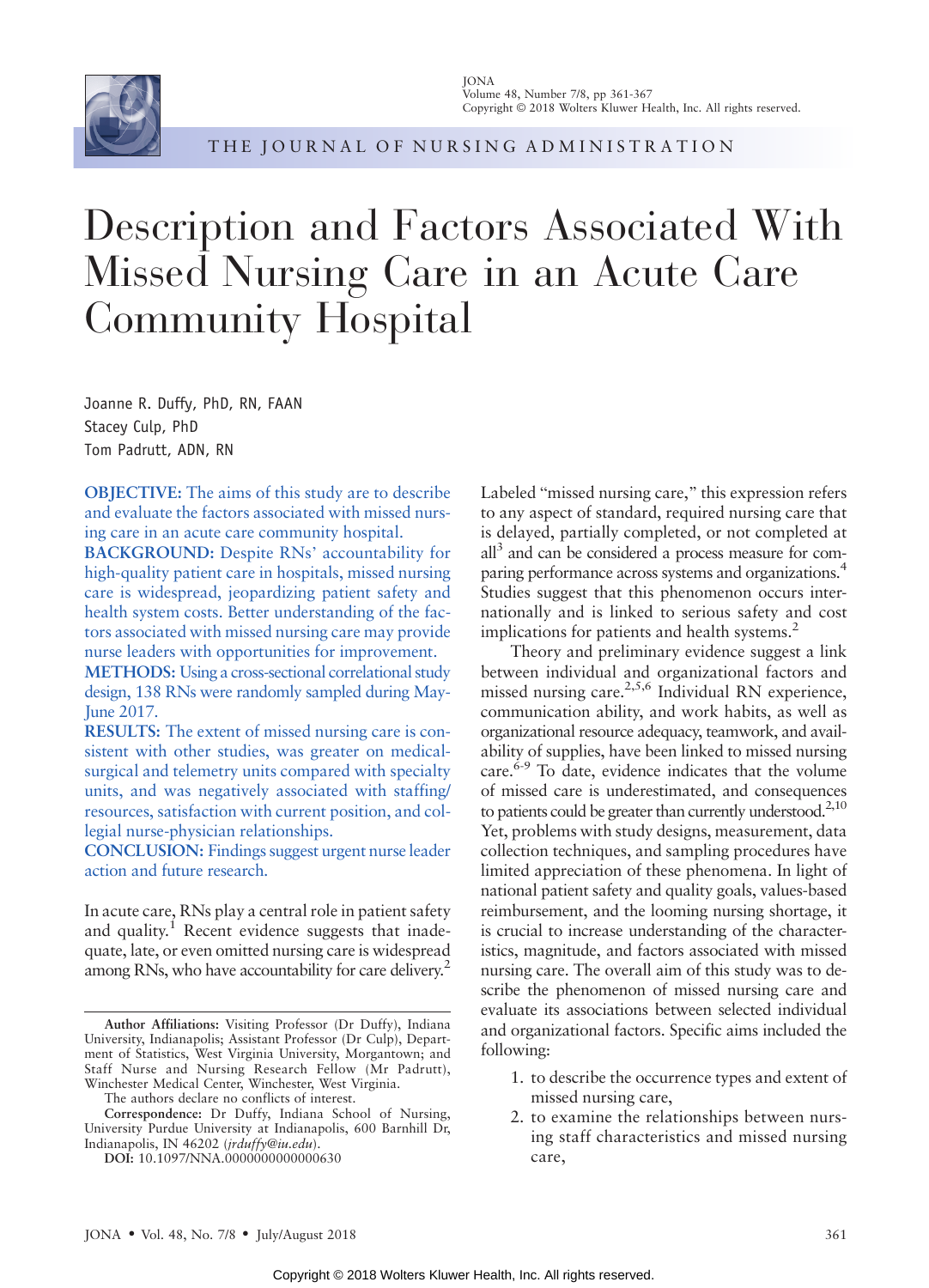- 3. to examine the relationship between the nursing work environment and missed nursing care, and
- 4. to examine the relationship between the combination of nursing staff characteristics and nursing work environment and missed nursing care.

# **Background**

## Missed Nursing Care

In the hospital environment, RNs plan, deliver, and evaluate patients' symptoms and responses to care, alleviate suffering, and advocate for and promote health and healing.<sup>11</sup> RNs also coordinate, provide, and evaluate many interventions linked to the work of other health professionals, supervise unlicensed personnel, and participate in unit governance, often creating competing demands. Occasionally labeled "rationing of nursing care," RNs who perceive limited resources or who have underdeveloped skills are often forced to allocate their attention across assigned patients by using their clinical judgment to prioritize patients' care needs.<sup>12</sup> Such decisions leave some patients vulnerable to unmet educational, emotional, physical, and psychological needs, raising the risk of adverse patient outcomes.

Over the last decade, many aspects of missed nursing care have been identified.<sup>2,5,6,10,11</sup> Missed nursing care has been correlated with patient falls, poorer patient satisfaction, 30-day readmissions among patients with heart failure and acute myocardial infarction, phlebitis in emergency departments, nosocomial infections and medication errors, pressure ulcers, urinary tract infections among nursing home residents, increased length of stay and delayed discharge, increased pain and discomfort, physical disability, and even mortality. $2,13-17$  In addition to patient outcomes, nursing job satisfaction, intent to leave, turnover, and perceived quality of care have been linked to missed nursing care.<sup>18-20</sup> A review of 17 quantitative studies by Papastavrou and colleagues $^{21}$  concluded that negative consequences for both patients and nurses were associated with rationed or missed care. Reasons reported for missed nursing across 10 hospitals were reported as "inadequate labor resources (93.1%), followed by material resources (89.6%) and communication  $(81.7\%)$ ."19(p6-12)

# Contributing Factors

Individual nurse characteristics, such as work experience or communication ability, and organizational features of the work environment that may contribute to missed nursing care are important to evaluate because their presence (or absence) may predict or even generate the conditions for missed nursing care.

## Individual Factors

Kalisch et al $^{22}$  identified individual nurse characteristics, such as demographics, work experience, decisionmaking abilities, work habits, understanding of responsibilities, and values/beliefs as antecedents of missed nursing care. Differences in these characteristics may influence the process of care, in particular, its timeliness, completeness, and consistency.<sup>7</sup> Although limited by the design and the Australian/Tasmanian sample, Blackman et  $al^{23}$  used structural equation modeling to demonstrate significant direct relationships between individual RNs' characteristics and missed nursing care. Nurses' level of work (dis)satisfaction, intent to leave, and satisfaction as a nurse directly contributed to the overall variance of missed nursing care. These results are somewhat consistent with Kalisch and colleagues<sup>, 19</sup> work, although they explain only 30% of the variance in reported missed nursing care.

# Organizational Factors

Nurses' work environment is defined as an organizational characteristic that facilitates or constrains professional nursing practice.<sup>24</sup> The complexity and demands of the current hospital work environment on professional nurse responsiveness to changing patient needs, relationships with leaders and other health professionals, access to adequate resources, and nurses' perception of their practice autonomy may intensify occurrences of missed nursing care. Thus, along with individual nurse factors, organizational factors may contribute to missed nursing care.

Organizationally, inadequate human resources, insufficient teamwork, unavailability of supplies, ineffective delegation, and long working hours have been linked to missed nursing care.<sup>2,8,9,19,21</sup> In Kalisch and colleagues<sup>, 25</sup> 10-hospital study, labor resources, material resources, and communication were common reasons cited for missed nursing care, but shift work, absenteeism, perceived staffing adequacy, and patient workloads were also significantly associated with missed nursing care. A more recent study of 3 hospitals in North Carolina found similar results; however, the sample and low response rate  $(27.3\%)$  limited results.<sup>26</sup> Finally, Blackman et  $al^{23}$  and Jones et  $al^{10}$  demonstrated adequacy of resources as the strongest predictor of missed nursing care.

In summary, although evidence exists that describes the phenomenon of missed nursing care, its associated reasons, and some influencing factors, measurement and sampling concerns have limited results, frustrating nursing leaders. Better evidence is needed linking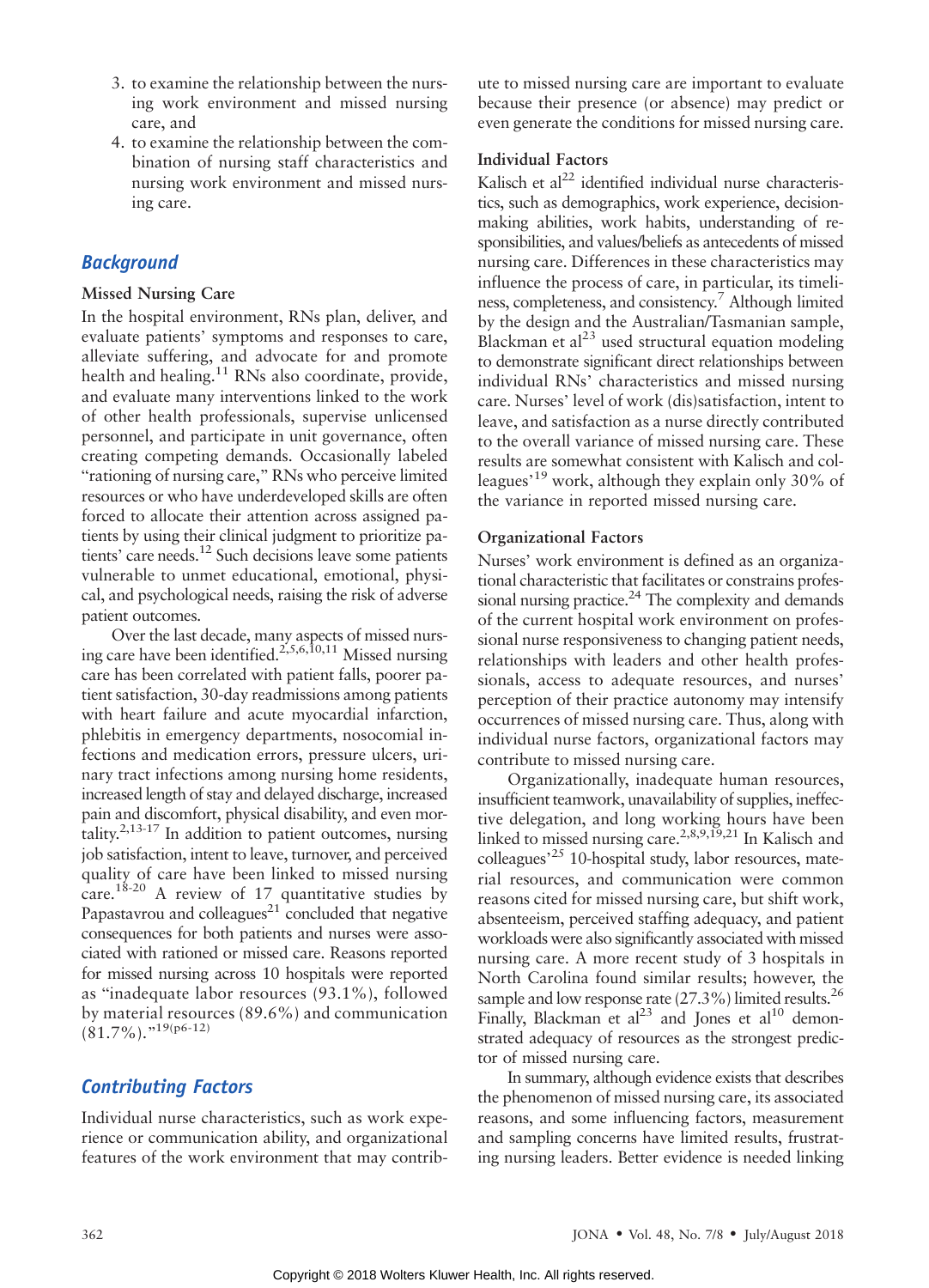individual and organizational factors to missed nursing care in order to design targeted strategies and/or innovations that improve patient and system outcomes.

# **Methods**

## Conceptual Framework

Donabedian's<sup>27</sup> structure-process-outcomes model (Figure 1) was used as the foundation for this study. Only the 1st 2 boxes in the model were specifically examined. The structural factors of individual RN characteristics and organizational factors (ie, the work environment) were theorized to contribute to the process of nursing care. When 1 or more of these structural resources is inadequate, nurses prioritize their care activities, impacting the timeliness, consistency, and completion of nursing care, potentially impacting outcomes of care.

## Design

A cross-sectional correlational study, conducted in a 400-bed community hospital in the Mid-Atlantic Region, was used. The hospital is a level II trauma center and regional referral hospital, with Magnet<sup>®</sup> designation. Data for this study were collected from May to June 2017.

## Sample

All RNs who were permanent employees of the organization were eligible to participate. A stratified randomly selected sample of 30% or at least 5 RNs from 17 inpatient unit plus the emergency department comprised the sample. This sampling method yielded a proportionately representative sample from each of the nursing units. Sample size was determined for a 1-group analysis using a power of 0.80, a medium effect size, and  $\alpha = .05$ .

## **Instruments**

Nurse demographics, extent of, and reasons for missed care were collected using the MISSCARE survey.<sup>28</sup> This instrument has been used internationally with high acceptability, adequate internal consistency, and test-retest reliability. One additional item, hourly rounding, was added to the questionnaire for this study only.



Nurses' perceptions of the work environment were measured by the Practice Environment Scale–Nursing Work Index (PES-NWI), a 31-item questionnaire with established psychometric properties.<sup>24,29</sup> In addition, the scale is organized into 5 subscales: 1) nurse participation in hospital affairs; 2) nursing foundations for quality care; 3) nurse manager ability, leadership, and support of nurses; 4) staffing and resource adequacy; and 5) collegial nurse-physician relations, all with acceptable reliability.

# Procedure

After institutional review board approval and training of study personnel, 30% of nurse subjects per unit were identified using a computer-generated randomnumber method. RNs were approached in person by a member of the study team during their working hours and were provided a thorough explanation of the study, including their right to refusal. After signed informed consent, the nurses completed study questionnaires within 1 week and returned them sealed in a self-addressed envelope. Risks associated with the study were minimized through unique identification codes, a password-protected database, and maintenance of study materials in a locked file cabinet.

# Findings

Of the 201 RNs randomly selected for study, 14 declined and 187 agreed to participate. Of those, 138 returned completed surveys within the study period for a 74% response rate. Many nurses expressed the importance of the study findings to the institution and the 1-on-1 data collection approach as reasons for their enthusiastic participation.

# Sample Description

The majority of the 138 respondents were female  $(97.1\%)$  with a bachelor's degree  $(60.1\%)$  and worked 12-hour shifts (97.1%), 30 hours or more per week (89.1%). The age distribution peaked in the 25- to 34-year age range (46.4%), whereas 17.4% of participants were 35 to 44 years old, and 20.3% of participants were 45 to 54 years old. Only 3.6% had less than 6 months of experience in their current role, whereas 5.1% had less than 6 months of experience on the current unit. Approximately 67% had no plan to leave their current position within the next 6 months or year. Only 4.3% of participants felt that unit staffing was adequate 100% of the time, whereas 76.8% agreed that it was adequate at least 50% of the time. Respondents reported caring for a median of 5 patients, with a median of 1 admission. Approximately 70% of participants reported being satisfied or very satis-Figure 1. Adapted from Donabedian.<sup>27</sup> fied in their current position, and 84.8% reported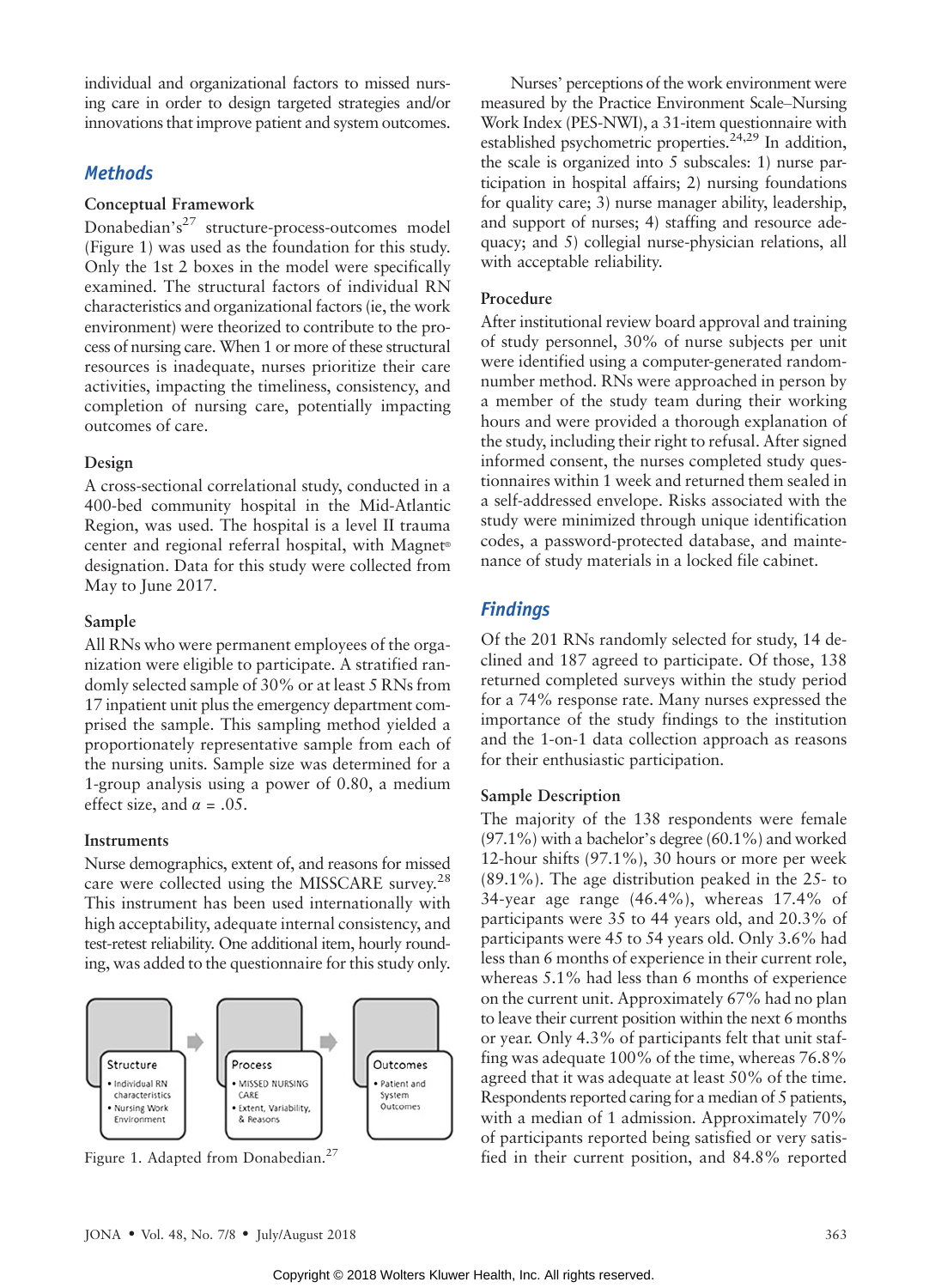being satisfied or very satisfied being a nurse independent of their current job. Respondents said they were satisfied or very satisfied with the level of teamwork on the unit 90.6% of the time. All reported some level of missed nursing care, described fully below, for various reasons. The top 3 reasons rated as "significant" for missed nursing care were medications not available when needed (51.1%), inadequate number of assistive and/or clerical personnel (50%), and inadequate number of staff (48.6%).

### Aim 1

Responses of never missed, rarely missed, and occasionally missed were combined into 1 category, whereas responses of frequently missed and always missed were combined into a 2nd category for reporting purposes. Table 1 shows the missed care items ranked by the relative frequency of the frequently/always missed category.

A missed nursing care score was calculated by summing the responses for the 25 survey items, resulting in a total score with a range of 0 to 100. Higher scores correspond to more missed care. For 138 participants, the mean missed care score was 38.1 (SD, 13.0). Sixteen units were combined into 4 groups of similar units to compare the mean missed care score across inpatient units, and a 1-way analysis of variance (ANOVA) resulted in statistically significant differences between the groups. Medical-surgical units (mean, 44.7 [SD, 11.6]) and telemetry/step-down units (mean, 43.3 [SD, 10.7]) showed statistically significant differences from critical care units (mean, 31.5 [SD, 9.8]) and mother-baby units (mean, 28.9 [SD, 11.6]), with  $P < .005$ .

### Aim 2

One-way ANOVA revealed statistically significant differences in the average missed nursing care score for intent to leave  $(P < .001)$ , perception of adequate unit staffing ( $P < .001$ ), satisfaction on the current unit  $(P < .001)$ , satisfaction with being a nurse  $(P = .013)$ , and satisfaction with the level of teamwork ( $P < .001$ ). On average, missed nursing care scores were lower (better) for those who had no intention to leave, those who had perceived adequate unit staffing, and those who were satisfied with their current position, being a nurse, and level of teamwork. Average missed nursing care scores for these variables are shown in Table 2. There were no statistically significant differences for the other measured nursing staff characteristics.

## Aim 3

The total score and the 5 subscale scores for the PES-NWI were calculated, and correlations between those scores and the missed nursing care score were examined. An inverse relationship between missed care and a positively rated work environment was found  $(r =$  $-0.477$ ), and the correlation coefficients between PES-NWI subscales 1 to 5 and the missed nursing care

| MISSCARE Survey Item                                                                 | % Missed Frequently/Always |
|--------------------------------------------------------------------------------------|----------------------------|
| (1) Ambulation 3 times per day or as ordered                                         | 46.9                       |
| (22) Attend interdisciplinary care conferences whenever held                         | 40.3                       |
| (12) Mouth care                                                                      | 33.8                       |
| (21) Assess effectiveness of medications                                             | 31.9                       |
| (7) Monitoring intake/output                                                         | 30.6                       |
| (2) Turning patient every 2 h                                                        | 29.9                       |
| (3) Feeding patient when the food is still warm                                      | 25.3                       |
| $(25)$ Hourly rounding on the 4 P's                                                  | 22.7                       |
| (9) Patient teaching about illness, tests, and diagnostic studies                    | 22.5                       |
| (5) Medications administered within 30 min before or after scheduled time            | 18.8                       |
| $(23)$ Assist with toileting needs within 5 min of request                           | 16.2                       |
| (19) Response to call light is initiated within 5 min                                | 15.5                       |
| (8) Full documentation of all necessary data                                         | 15.2                       |
| (11) Patient bathing/skin care                                                       | 12.4                       |
| (20) PRN medication requests acted on within 15 min                                  | 11.3                       |
| (4) Setting up meals for patients who feed themselves                                | 8.7                        |
| (10) Emotional support to patient and/or family                                      | 8.7                        |
| (14) Patient discharge planning and teaching                                         | 7.4                        |
| (18) Intravenous/central line site care and assessments according to hospital policy | 7.4                        |
| (24) Skin/wound care                                                                 | 6                          |
| (6) Vital signs assessed as ordered                                                  | 5                          |
| (17) Focused reassessments according to patient condition                            | 4.3                        |
| $(13)$ Hand washing                                                                  | 3.6                        |
| (15) Bedside glucose monitoring as ordered                                           | 2.2                        |
| (16) Patient assessments performed each shift or as ordered                          | 1.5                        |

Table 1. Ranked Relative Frequencies of Missed Nursing Care Items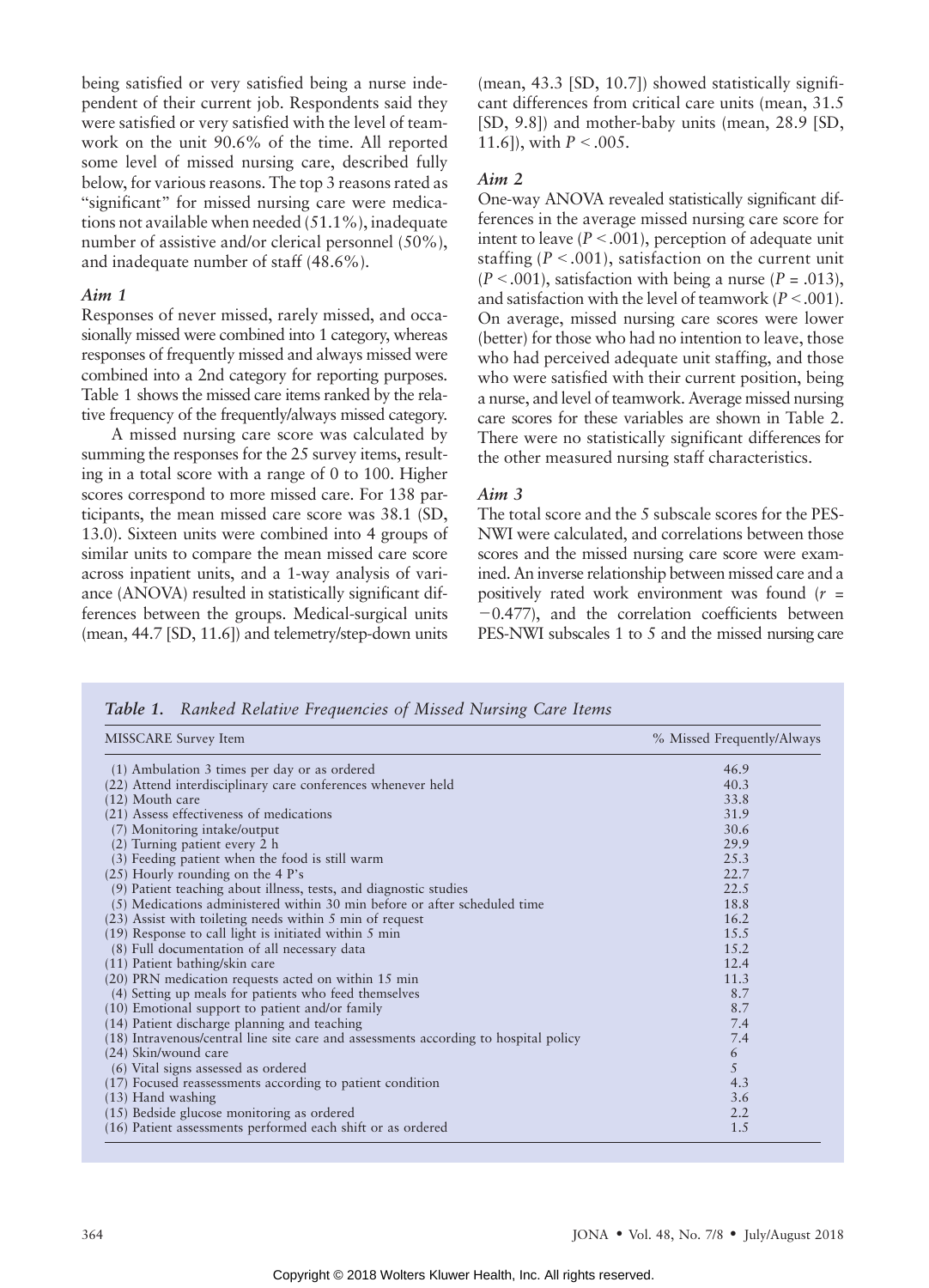Table 2. Mean Missed Care Scores by Nursing Staff Characteristics

| Nursing Staff           |                |      |           |         |
|-------------------------|----------------|------|-----------|---------|
| Characteristic          | $\mathsf{n}$   | Mean | <b>SD</b> | P       |
| Intent to leave         |                |      |           | < 0.001 |
| Within the next 6 mo    | 21             | 41.8 | 11.8      |         |
| Within the next year    | 24             | 45.9 | 13.4      |         |
| No plans to leave       | 92             | 35.0 | 12.0      |         |
| Perception of adequate  |                |      |           | < 0.01  |
| unit staffing           |                |      |           |         |
| 100% of the time        | 6              | 23.1 | 5.7       |         |
| 75% of the time         | 47             | 33.4 | 13.4      |         |
| $50\%$ of the time      | 53             | 39.9 | 10.4      |         |
| $25\%$ of the time      | 28             | 44.6 | 13.0      |         |
| $0\%$ of the time       | $\overline{4}$ | 46.8 | 11.2      |         |
| Satisfaction with       |                |      |           | < 0.01  |
| current position        |                |      |           |         |
| Very satisfied          | 23             | 29.1 | 11.6      |         |
| Satisfied               | 73             | 36.7 | 10.3      |         |
| Neutral                 | 17             | 38.1 | 13.1      |         |
| Dissatisfied            | 20             | 51.2 | 13.4      |         |
| Very dissatisfied       | 5              | 48.6 | 7.0       |         |
| Satisfaction being      |                |      |           | .013    |
| a nurse                 |                |      |           |         |
| Very satisfied          | 56             | 35.8 | 11.2      |         |
| Satisfied               | 61             | 37.4 | 12.9      |         |
| Neutral                 | 10             | 46.5 | 17.5      |         |
| Dissatisfied/very       | 11             | 46.4 | 12.9      |         |
| dissatisfied            |                |      |           |         |
| Satisfaction with level |                |      |           | < 0.01  |
| of teamwork             |                |      |           |         |
| Very satisfied          | 64             | 33.7 | 11.5      |         |
| Satisfied               | 61             | 40.7 | 13.3      |         |
| Neutral                 | 7              | 45.8 | 9.6       |         |
| Dissatisfied            | 6              | 49.6 | 12.1      |         |

score were  $r = -0.332$  (nurses' participation),  $r = -0.412$ (foundations for quality),  $r = -0.193$  (leadership and support),  $r = -0.498$  (staffing/resource adequacy), and  $r = -0.444$  (collegial relationships), respectively.

Table 3 shows the PES-NWI items ranked by relative frequency of the combined category disagree/ strongly disagree. Note that the 4 items of subscale 4 (staffing and resource adequacy) occupy the top 4 rows in Table 3, indicating that the most negatively perceived aspects of the nursing work environment are concentrated in this specific dimension.

## Aim 4

Stepwise regression using intent to leave, perception of adequate unit staffing, satisfaction on current unit, satisfaction being a nurse, satisfaction with teamwork, and the 5 PES-NWI subscale scores to predict missed nursing care resulted in a final regression model with 3 statistically significant predictor variables: PES-NWI staffing and resource adequacy subscale score  $(P =$ .003, standardized  $\beta$  = -.284), satisfaction with current position (P = .006, standardized  $\beta$  = .255), and PES-NWI collegial nurse-physician relations subscale score (P = .013, standardized  $\beta$  = -.207). Adjusted  $R^2$  for the model was 0.342.

# Limitations

Although a limitation of this study is its cross-sectional design, the sampling methodology minimized bias while ensuring adequate representation. Having more nurses in this sample who are white and in rural locations and the single study site limited generalizability of the findings. Finally, the MISSCARE survey itself includes only certain aspects of standard nursing care and reasons for its occurrence. As such, it may not be entirely representative of all nurses in different care settings.

# Conclusions and Recommendations

The overall findings of this study include the following: the extent of missed nursing care is elevated and excessive in certain aspects (eg, ambulation); it exists on all hospital units but is greater on medical-surgical and telemetry units compared with critical care and motherbaby units; and 34% of the variance in missed nursing care was explained by staffing/resources, RN satisfaction with current position, and collegial nurse-physician relationships. Consistent with other studies,  $2,23,25$ several important aspects of nursing care in this sample were reported missing greater than one-third of the time (eg, ambulation, mouth care, assessing the effectiveness of medications, intake and output, positioning). These consistent findings lead us to question whether missed nursing care is becoming "normalized." In other words, has a "gradual process in which unacceptable nursing care is occurring without catastrophic results become the social norm?"30

Missed nursing care is an error of omission that often leads to adverse outcomes or has significant potential for decreased patient safety, lawsuits, and reduced reimbursement.<sup>2</sup> To avoid missed nursing care becoming the social norm, closer attunement to the structural components of nursing practice is needed by nursing leadership. For example, establishing clear professional role expectations, providing specific direction on how nursing work should be accomplished, performing frequent monitoring using established metrics for judging role performance, fostering teamwork and recognition, and building sustainable positive ownership cultures $31$  that apply high expectations for self and others, while continuously observing and perfecting the work, require relentless leadership attention.

Other findings demonstrated that both individual and organization factors were linked to missed nursing care, specifically staffing/resources, satisfaction with current position, and collegial nurse-physician relationships. Based on these findings and the differences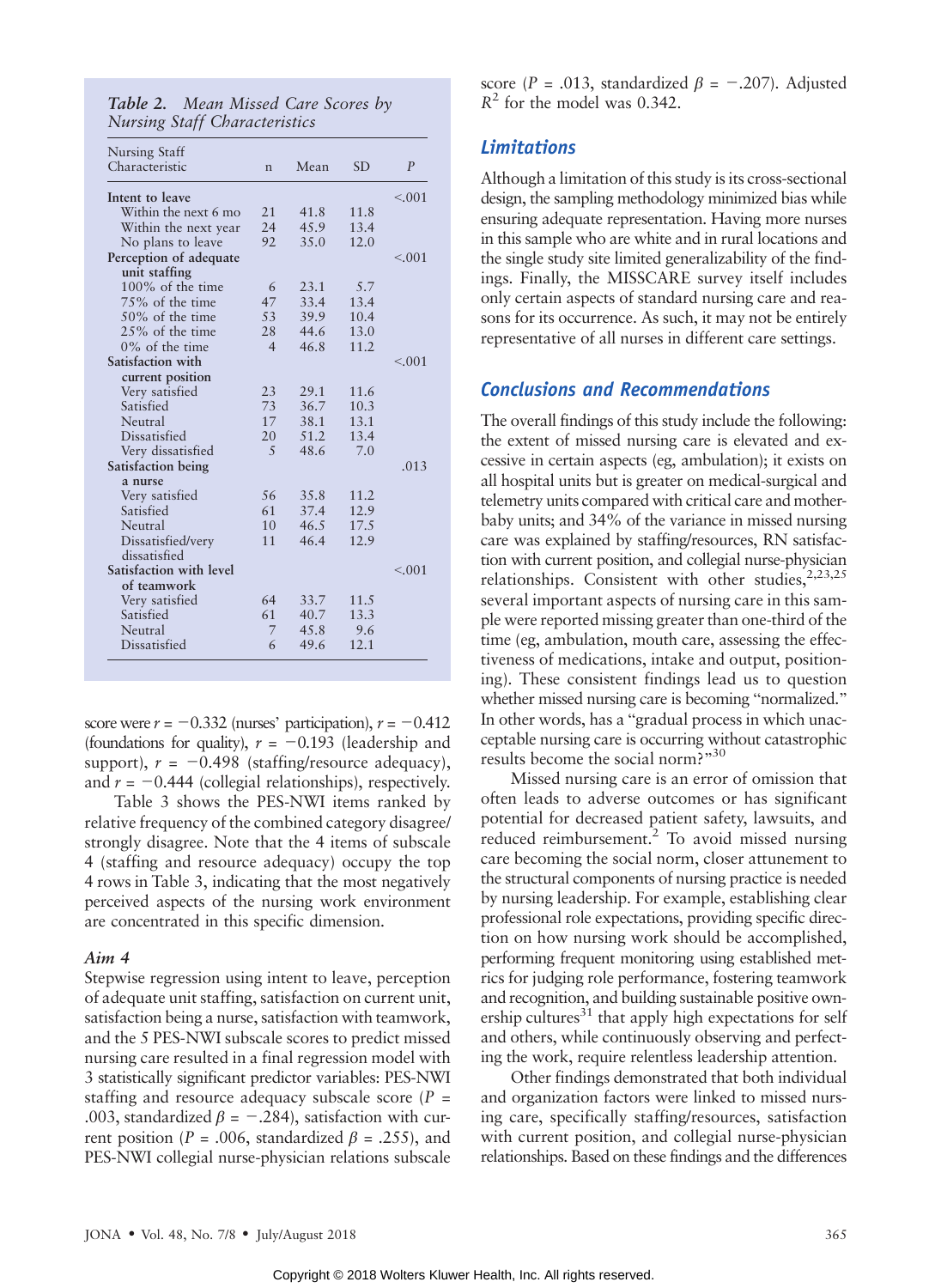Table 3. Ranked Relative Frequencies of Nursing Work Environment Items

| Item           | Subscale                | PESNWI Survey Item                                                                                                     | % Disagree/Strongly<br>Disagree |
|----------------|-------------------------|------------------------------------------------------------------------------------------------------------------------|---------------------------------|
| 25             | $\overline{4}$          | There are enough staff to get the work done                                                                            | 65.9                            |
| 27             | $\overline{4}$          | There are adequate support services to allow me to spend time with my patients                                         | 60.9                            |
| 26             | $\overline{4}$          | There are enough RNs to provide quality patient care                                                                   | 57.2                            |
| 28             | $\overline{4}$          | There are enough time and opportunity to discuss patient care problems with<br>other nurses                            | 39.1                            |
| 5              | $\mathbf{1}$            | The director of nursing is highly visible and accessible to staff                                                      | 36.5                            |
| $\mathbf{1}$   | $\mathbf{1}$            | Staff nurses are involved in the internal governance of the hospital                                                   | 30.7                            |
| 7              | $\mathbf{1}$            | Nursing administrators consult with the staff on daily problems and procedures                                         | 29.4                            |
| 16             | $\overline{2}$          | There are written, up-to-date nursing care plans for all patients                                                      | 28.1                            |
| $\overline{4}$ | $\mathbf{1}$            | An administration who listens to and responds to employee concerns is available                                        | 27.2                            |
| $\overline{2}$ | $\mathbf{1}$            | There are opportunities for staff nurses to participate in policy decisions                                            | 23.9                            |
| $\overline{3}$ | $\mathbf{1}$            | Many opportunities exist for the advancement of nursing personnel                                                      | 23.9                            |
| 10             | $\overline{2}$          | There is use of nursing diagnoses                                                                                      | 22.5                            |
| 24             | $\overline{3}$          | There are praise and recognition for a job well done                                                                   | 21.7                            |
| 22             | 3                       | Supervisors use mistakes as learning opportunities, not criticism                                                      | 15.9                            |
| 20             | $\overline{3}$          | There is a nurse leader who is a good manager and leader                                                               | 13.8                            |
| 29             | 5                       | There is a lot of teamwork between nurses and doctors                                                                  | 13.8                            |
| 31             | $\sqrt{5}$              | There is functional collaboration (joint practice) between nurses and physicians                                       | 13.8                            |
| 15             | $\overline{2}$          | There is a clear philosophy of nursing that pervades the patient care environment                                      | 12.4                            |
| 21             | $\overline{\mathbf{3}}$ | The nurse leader/supervisor backs up the nursing staff in decision making, even if<br>the conflict is with a physician | 11.7                            |
| 30             | $\sqrt{5}$              | Physicians and nurses have good relationships                                                                          | 11.6                            |
| 13             | $\overline{2}$          | Nursing care is based on a nursing, rather than a medical model                                                        | 10.9                            |
| 23             | $\mathfrak{Z}$          | A supervisory staff is supportive of the nurses                                                                        | 10.3                            |
| 6              | $\mathbf{1}$            | Career development/clinical ladder opportunities exist                                                                 | 8.8                             |
| 11             | $\overline{2}$          | There is an active quality assurance program for newly hired RNs                                                       | 8.7                             |
| 9              | $\overline{1}$          | A chief nursing executive equal in power and authority to other top-level hospital<br>executives is employed           | 8.1                             |
| 14             | $\overline{2}$          | Patient care assignments that foster continuity of care                                                                | 6.7                             |
| 12             | $\overline{2}$          | There is a preceptor program for newly hired RNs                                                                       | 3.6                             |
| 17             | $\overline{2}$          | High standards of nursing care are expected by the administration                                                      | 3.6                             |
| 18             | $\overline{2}$          | There are active in-service/continuing education programs for nurses                                                   | 2.2                             |
| 19             | $\overline{2}$          | There are opportunities to work with nurses who are clinically competent                                               | 2.2                             |
| 8              | $\overline{1}$          | Staff nurses have the opportunity to serve on hospital and nursing department<br>committees                            | 1.4                             |

observed between medical-surgical and specialty units, consideration not only to staffing, collegial relationships, and RN job satisfaction but also to variations in patient care delivery systems and/or perceptions of RN work that may differ between hospital units must be explored by nursing leaders.

This study's sampling scheme and high response rate add to the credibility of findings. However, further multisite studies are needed with larger samples to explore the factors associated with and differences in missed nursing care between medical-surgical/telemetry units and critical care/mother-baby units. Because only 34% of the variance in missed nursing care was explained by the factors examined in this study, it is highly likely that other factors not yet known may be contributing to missed nursing care. More research is indicated on the measurement of missed nursing care itself to ensure adequate representation of nursing in different patient care areas and clinical settings. Based on the consistency of findings related to the extent of missed nursing care and its deleterious outcomes, intervention studies that seek to reduce missed nursing care are needed.

To safeguard against unacceptable or inadequate nursing care, regularly measuring missed nursing care may help nurse leaders recognize important nursing process variables left undone that may provide early warning signs of impending adverse outcomes. As defenders of patient safety and quality, nurse leaders must ensure the standards of nursing care are met and design or redesign work environments to enhance the delivery of timely, complete, and consistent nursing care.

# Acknowledgments

The authors thank Naomi Pitcock, DNP, RN, APHN, assistant professor, Shenandoah University, Winchester, Virginia, for her assistance with data collection.